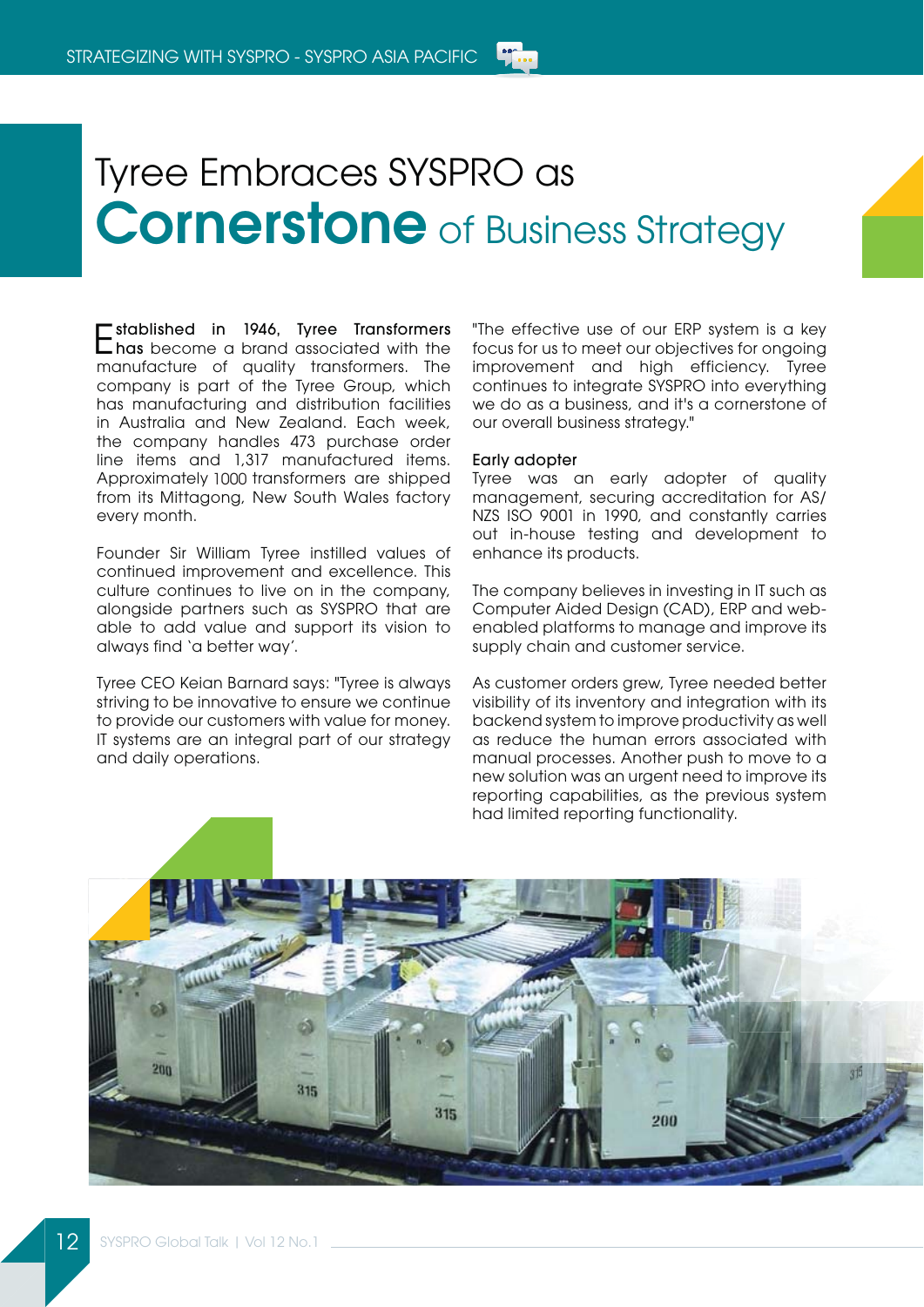of Business Strategy

STRATEGIZING WITH SYSPRO - SYSPRO ASIA PACIFIC

 $\boldsymbol{\mathcal{U}}$ 

It's really about the diversity of SYSPRO and ability to mold it to our business needs. It's extremely flexible. You can customize the script completely and add more business processes to the current program.

- Bernice Crawford, Business Systems Developer, Tyree

In 2008, SYSPRO was brought in to replace an in-house application, and the implementation was completed on time and on budget.

The SYSPRO journey continues today, with Tyree expanding the solution to support its growth. Since then, Tyree has added several modules to its ERP system, including Office Automation, Reporting Services, General Ledger, Material Requirements Planning and Work in Progress.

SYSPRO has fulfilled all of the company's main objectives, resulting in improved reporting capabilities, fewer manual processes and enhanced data integrity. Bernice Crawford, Tyree's Business Systems Developer, says data visibility across the entire transformer business has improved, and key business processes have been automated.

"As a result, we have been able to extend the reporting, customize applications and stock-taking functions, and implement full GL integration from sub-ledgers to shop floor data collection and barcode-scan capability in receiving goods," Crawford says.

## Upgrading to SYSPRO 6.1

 $\boldsymbol{\mathit{II}}$ 

Tyree upgraded from SYSPRO 6.0 SP2 to version 6.1, and deployed the Office Automation module as well as Bin Locations.

The system provides safety stock planning with the demand time fence rule to ensure safety stock is auto replenished within the lead time specified. Reports include 'safety stock pegging', enabling the company to better anticipate inventory requirements and reduce instances of over- or under-supply.

"It's a great help because MRP automatically suggests replenishment of safety stock to ensure sufficient inventory to fulfill order delivery dates," Crawford says.

Tyree developed its customized applications using SYSPRO e.net Solutions business objects, achieving significant time savings and improved productivity.

Business objects enable external or thirdparty applications to access data without compromising on data security and integrity set out by SYSPRO.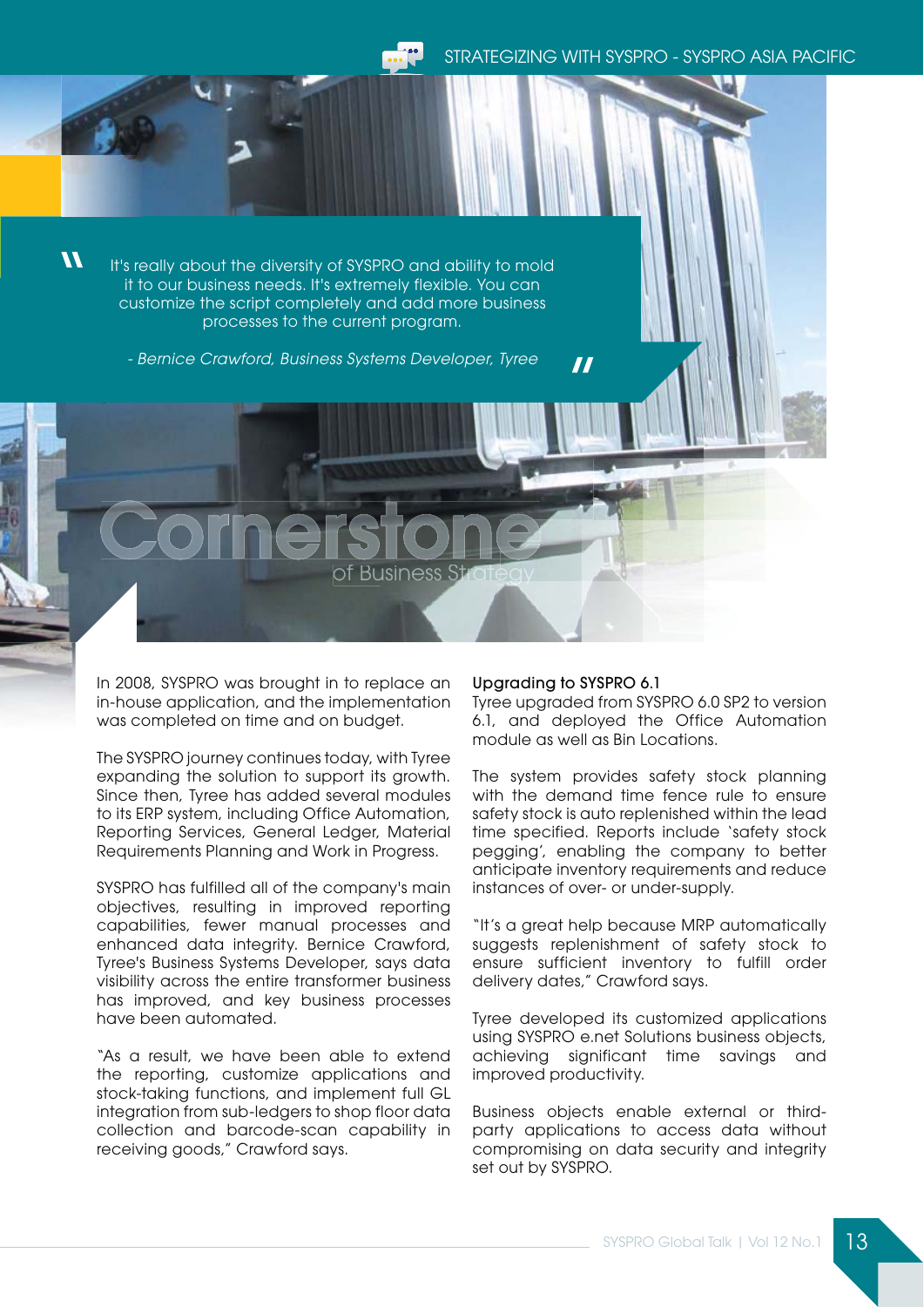## Custom-made for Tyree

"It's fantastic because we can use the business objects to mold and customize SYSPRO to meet our specific business processes. These include job creation by specific criteria such as product class, job classification and division as well as Work in Progress issues and receipt tracking using bar-coded job cards and barcode scanners," Crawford says. "We can see the exact progress of a job at any point, so we can inform our customers as soon as the job is completed."

The company also implemented a third-party app, RiteSCAN, for purchase order receipts, stock-taking, inventory bin and warehouse transfers. It seamlessly integrates with SYSPRO business objects, enabling stock items to be tracked, booked into inventory timeously and put away into specific bin locations within the warehouse. Previously, these receipted goods were put away in the warehouse using any available space, making it difficult to find the stock when it was needed. Since switching on inventory bin locations, Tyree can easily locate items and this has provided better visibility across the supply chain and into the physical location of stocked items.

"We're now able to scan and capture stock quality and inventory through mobile devices and record the location of the stock stored within the warehouse," Crawford says. "The data is uploaded directly into SYSPRO, eliminating the need for double entry and improving inventory accuracy and operational efficiency."

Automating processes, improving job delivery Tyree built various applications around its jobs and ordering process, including a subcontract loader which automatically creates purchase orders and links all associated Work in Progress (WIP) jobs. When deliveries are completed, the app automatically kit issues and receipts the WIP job. A pegging report was created which lists all components, including sub-job components within a SYSPRO WIP job, and pegs the supply (purchase order/job/quantity on hand) to the component. This ensures all job-related components are on order or on hand to avoid delays and ensure DIFOT (Delivery In Full On Time).

"The old system did not have a WIP module, so there was zero visibility into the progress of a customer order on the production floor," Crawford says. "Since upgrading to SYSPRO, we now have close to 100% visibility of where the job is on the factory floor, as each WIP job has a job traveler and is scanned (kit issued and receipted) at specific work centers on the production line. This enables our customer service team to provide our customers with an accurate update on the progress of their order, resulting in improved customer satisfaction."

Tyree implemented the Shop Clock module to track direct and indirect time spent on the shop floor. It allows the company to manage its labor capacity as well as compare actual hours versus estimate against WIP jobs, thereby improving future job costing estimates.

The EFT module was implemented to enable payments to be made electronically. Tyree previously had to print and process checks, then post them to suppliers. Invoices are also automatically sent via e-mail to customers as soon as they have been raised. These, too, used to be printed and sent via post.



We're now able to scan and capture stock quality and inventory through mobile devices and record the location of the stock stored within the warehouse.

- Bernice Crawford, Business Systems Developer, Tyree